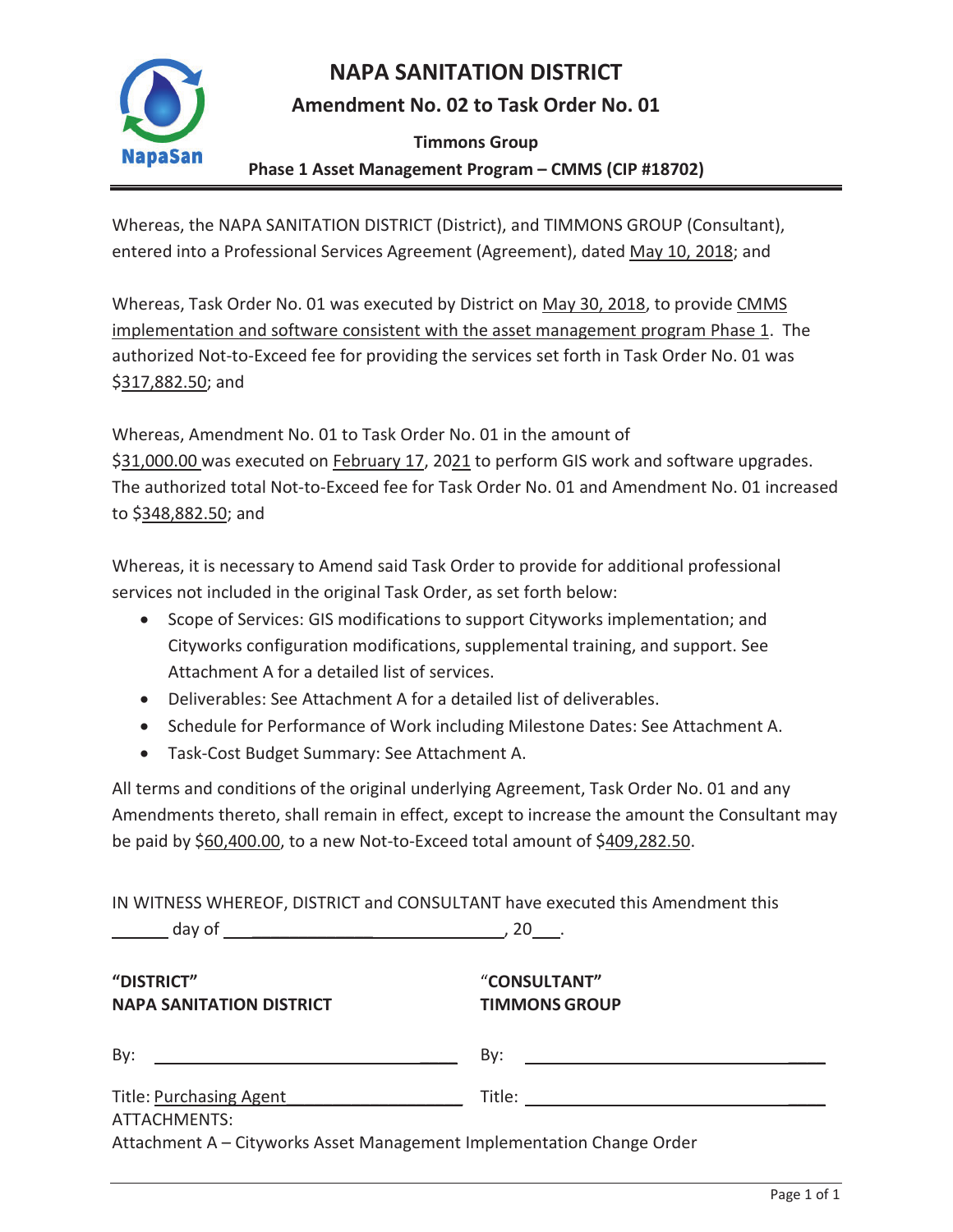Attachment A

Cityworks Asset Management Implementation

Change Order

Prepared for Napa Sanitation District







**Contact:** Lauren Sullivan | Project Manager 1001 Boulders Parkway, Suite 300, Richmond, VA 23225 858.254.3873 phone | lauren.sullivan@timmons.com www.timmonsgis.com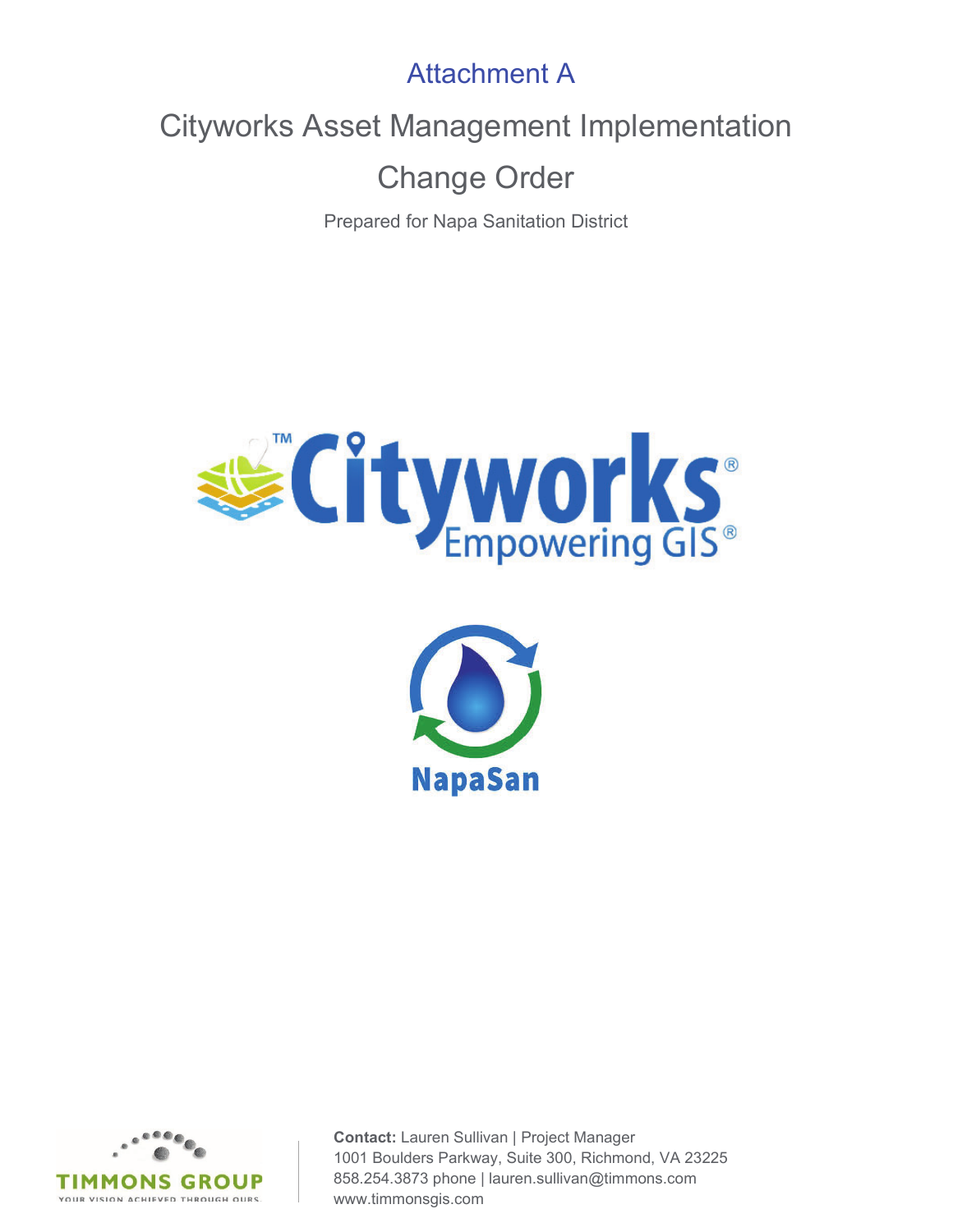

## **LETTER OF AGREEMENT**

### **PROJECT INFORMATION**

| <b>Project</b>        | 41994- Cityworks AMS Implementation                | Date                                           | July 15, 2021                                                    |
|-----------------------|----------------------------------------------------|------------------------------------------------|------------------------------------------------------------------|
| <b>Client Contact</b> | Matt Lemmon<br>707-258-6004<br>mlemmon@napasan.com | <b>Timmons Group</b><br><b>Project Manager</b> | Lauren Sullivan<br>(858) 254-3873<br>lauren.sullivan@timmons.com |

### **PURPOSE STATEMENT AND PROPOSED CHANGE**

Napa Sanitation District (NapaSan) is currently working with Timmons Group to implement the Cityworks asset management software solution. The project began in June 2018 and is nearing completion. Cityworks software is GIScentric, and during implementation efforts, several tasks related to the NapaSan GIS data and environments have been identified as targets for completion in order to ensure the best opportunity for Cityworks success. While all NapaSan GIS environments are hosted by Napa County, the District has no full-time staff to manage the GIS data or environments. Some tasks related to the GIS are outstanding, and other aspects of the GIS environment have caused issues during Cityworks deployment.

Both Napa Sanitation and Timmons Group believe that the best course of action is to support the efforts from Napa Sanitation to improve the quality of the GIS data while the opportunity has presented itself. Napa Sanitation District has determined that additional efforts are required to bring the District's GIS environment to the level of accuracy and reliability desired to proceed with the implementation of the Cityworks Asset Management software. These services include the deployment of Timmons Group GIS resources to assist with efforts related to asset duplication, asset quality control, and others, as well as the modification of the Cityworks configuration to support these changes within the GIS.

Timmons Group will provide the requested services outlined in the attached Scope of Work. Services will be performed on a Time & Materials basis.

Services will be provided in a timely and efficient manner. Timmons Group will keep the District informed of the job status and any necessary modifications/addendums. Acknowledgment and Acceptance of this Letter of Agreement constitutes Scope of Work and fee schedule acceptance by the District and Timmons Group.

The attached SOW generally defines the work to be performed in support of the defined Project. It is understood by Timmons Group and the District that a variety of modifications/addendums/revisions to the defined SOW may be required, at various times during the performance of the SOW, to achieve desired Project results. Such modifications/addendums/revisions will be agreed to by both Timmons Group and the client and incorporated into the SOW. Significant alterations or deviations from the SOW will be incorporated by written addendum.

Timmons Group will proceed upon receipt of this signed agreement.

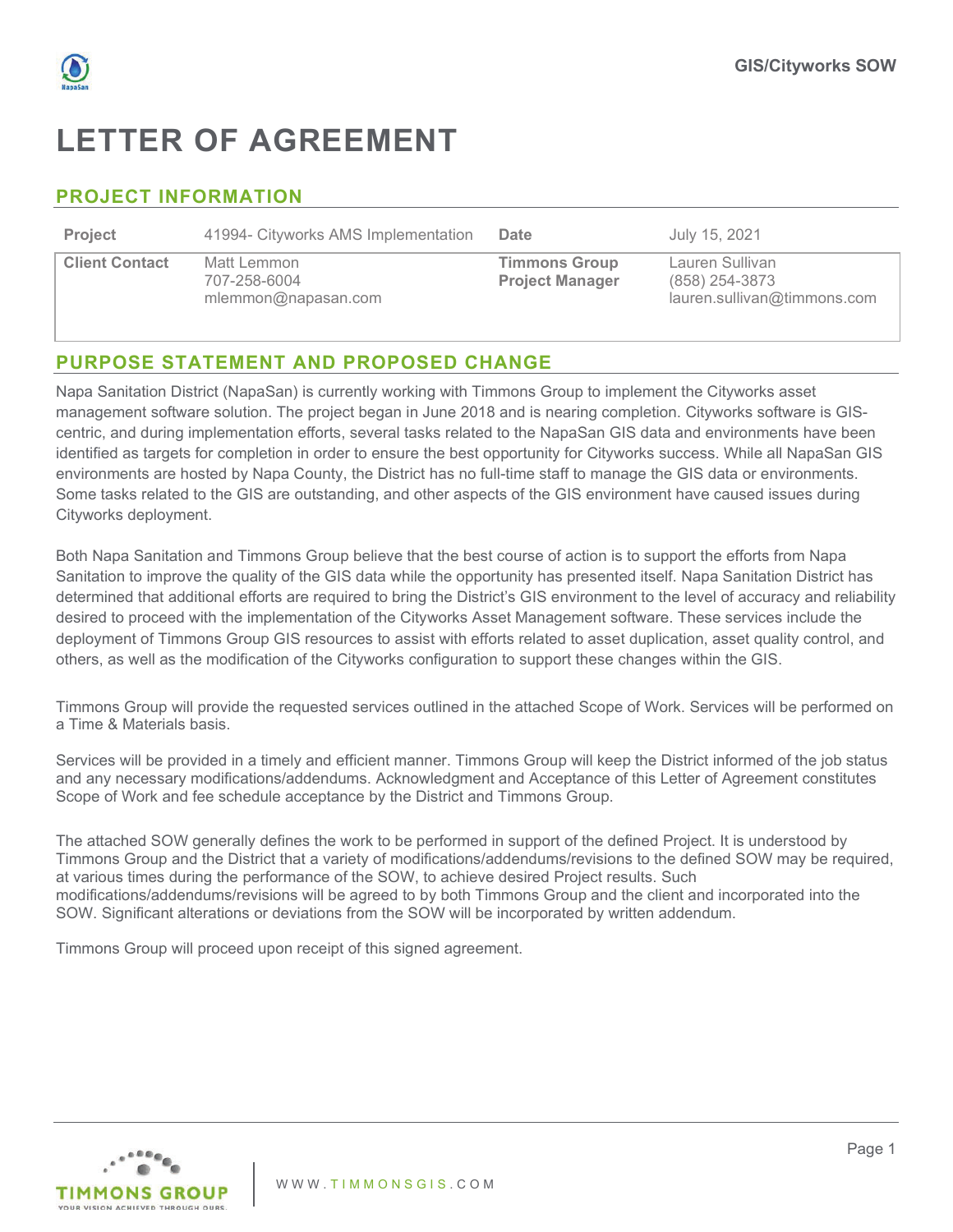

Acknowledged & Accepted:

**Client** Client **Timmons Group** 

Date **Date** Date **Date** Date **Date** 

#### *Within This Document*

In this document, the District will find the following:

- ¾ Implementation Plan
- ¾ Anticipated Schedule Changes
- ¾ Fee Summary

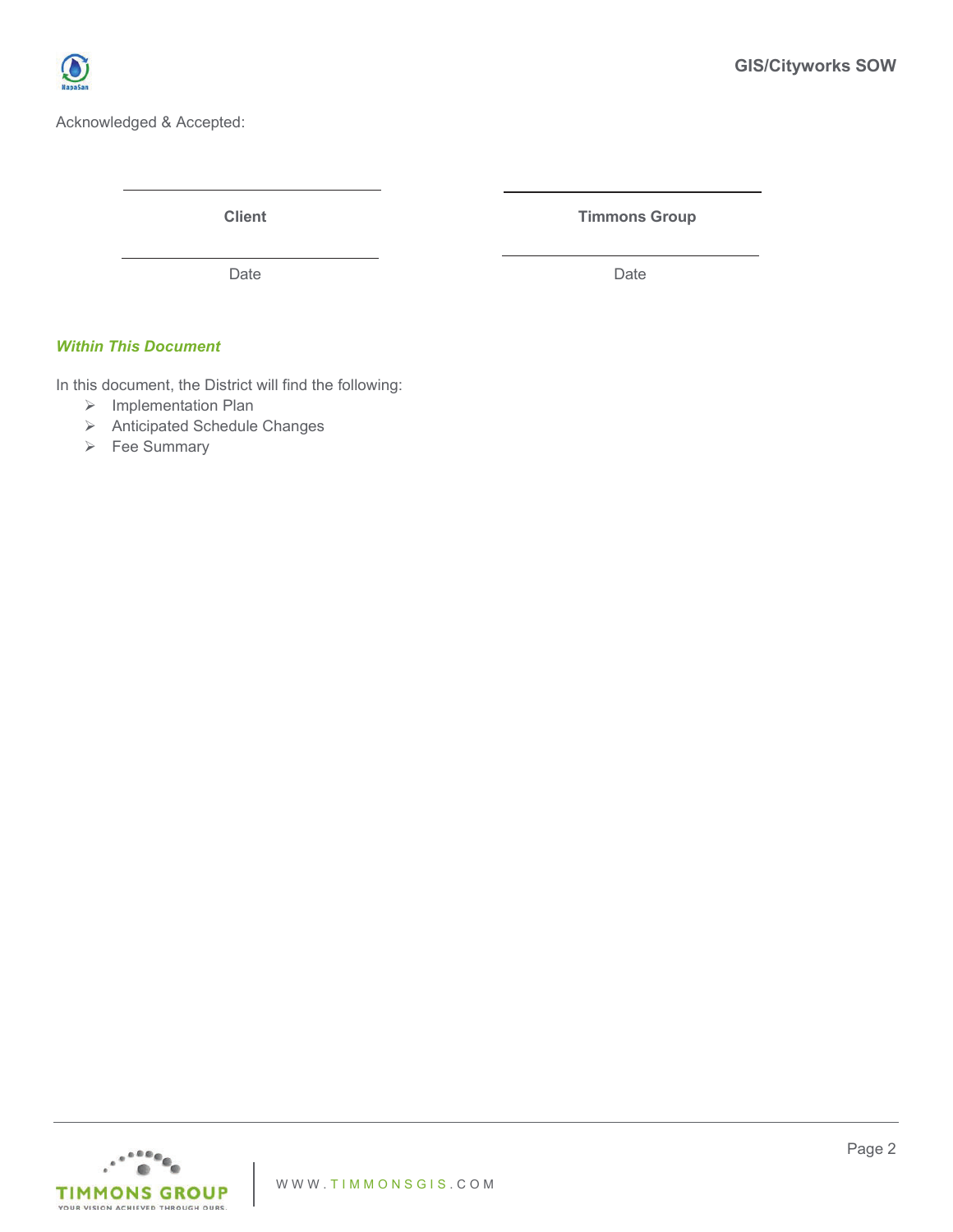



# **SCOPE OF WORK**

This scope of work involves identifying and executing on various GIS tasks, and services in support of the NapaSan Cityworks implementation.

#### **IMPLEMENTATION PROJECT PLAN**

#### *Task 1: GIS Modifications*

If tasks are identified related to GIS data or environment that the District wishes to assign to/engage with Timmons Group to execute, Timmons Group will provide an estimate of hours for each task, and then proceed with that task upon written confirmation of acceptance. Tasks may be related to GIS data edits, or to modifications to the existing GIS environment.

**District Responsibility** – District will identify and document requested tasks for TG staff.

**Deliverables** – TG staff will acknowledge request for GIS modification and provide an estimate to NapaSan for hours to complete. Upon verification, Timmons Group will complete the requested task.

**Assumptions** – Napa County controls all GIS infrastructure for NapaSan. Timmons Group can only make modifications to environments or data under purview of NapaSan. Timmons Group will require access and administrator permissions in all GIS environments.

#### *Task 2: Cityworks Configuration Modifications, Supplemental Training, and Support*

The Timmons Group team will provide ad-hoc and open-ended consulting and technical assistance consisting of the any of the following areas for the Cityworks core software:

- Cityworks testing assistance
- Configuration advice and assistance
- Software training services
- Report or document updates, or custom document creation
- Integration assistance and modifications
- Scripting or stored procedure creation or modifications
- GIS recommendations related to NapaSan GIS environment
- Software customization as deemed appropriate

Upon receiving a request from the District, Timmons Group will return an estimated level of effort & proposed deliverables to NapaSan for approval prior to proceeding with performing any work.

**District Responsibility** – the City is to request services from Timmons Group on an as-needed basis. Authorized City staff will approve estimates provided by Timmons Group before work will proceed.

**Deliverables** – will be determined by request and agreed upon by both City and Timmons Group.

**Assumptions** – Timmons Group Project Manager will liaison between the District and Timmons Group.

## **SCHEDULE AND FEE**

### **IMPACT ON PROJECT SCHEDULE**

As the modifications to the GIS environment and Cityworks configuration will be on an ad-hoc basis, Napa Sanitation and Timmons Group will come to an agreement on impact of GIS work on the project schedule. Timmons Group will provide a level of effort estimate for each task pending approval from the District.

Estimated start date  $-7/26/21$  (pending execution)

Timmons Group anticipates work will occur on the GIS alongside the existing Cityworks AMS contract execution, parallel to the Cityworks software implementation.